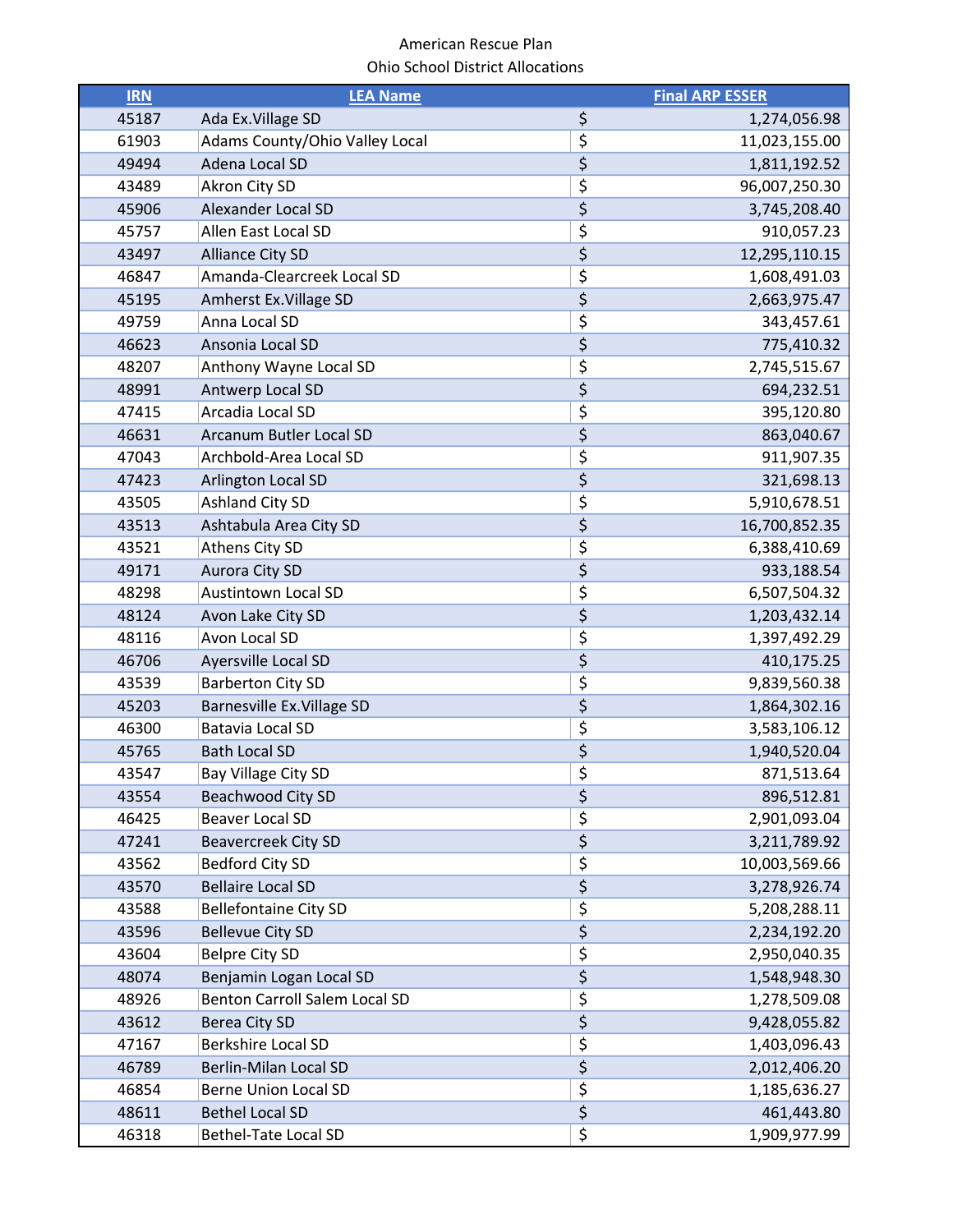| 43620 | <b>Bexley City SD</b>                | \$                             | 1,166,186.99  |
|-------|--------------------------------------|--------------------------------|---------------|
| 46748 | <b>Big Walnut Local SD</b>           | \$                             | 1,503,659.24  |
| 48462 | <b>Black River Local SD</b>          | \$                             | 1,927,733.34  |
| 46383 | <b>Blanchester Local SD</b>          | \$                             | 1,977,772.06  |
| 46862 | <b>Bloom-Carroll Local SD</b>        | \$                             | 772,427.75    |
| 50096 | Bloomfield-Mespo Local SD            | \$                             | 3,093,149.11  |
| 49593 | <b>Bloom-Vernon Local SD</b>         | $\overline{\xi}$               | 1,442,516.58  |
| 45211 | <b>Bluffton Ex. Village SD</b>       | \$                             | 601,978.91    |
| 48306 | <b>Boardman Local SD</b>             | $\overline{\xi}$               | 6,977,257.80  |
| 49767 | <b>Botkins Local SD</b>              | \$                             | 120,784.71    |
| 43638 | <b>Bowling Green City SD</b>         | \$                             | 3,240,691.98  |
| 45229 | <b>Bradford Ex. Village SD</b>       | \$                             | 766,280.57    |
| 43646 | <b>Brecksville-Broadview Heights</b> | \$                             | 2,166,325.37  |
| 45237 | Bridgeport Ex. Village SD            | \$                             | 2,719,413.21  |
| 47613 | <b>Bright Local SD</b>               | \$                             | 2,161,722.03  |
| 50112 | <b>Bristol Local SD</b>              | \$                             | 1,425,476.50  |
| 50120 | <b>Brookfield Local SD</b>           | \$                             | 2,394,714.15  |
| 43653 | Brooklyn City SD                     | \$                             | 3,461,028.29  |
| 48678 | <b>Brookville Local SD</b>           | $\overline{\xi}$               | 1,263,547.92  |
| 46177 | <b>Brown Local SD</b>                | \$                             | 1,241,211.68  |
| 43661 | <b>Brunswick City SD</b>             | $\overline{\xi}$               | 4,236,686.48  |
| 43679 | Bryan City SD                        | \$                             | 2,521,351.64  |
| 46508 | <b>Buckeye Central Local SD</b>      | \$                             | 910,452.56    |
| 47787 | <b>Buckeye Local Local SD</b>        | \$                             | 3,501,353.32  |
| 48470 | <b>Buckeye Local SD</b>              | \$                             | 1,340,631.40  |
| 45856 | <b>Buckeye Local SD</b>              | \$                             | 2,730,689.87  |
| 46755 | <b>Buckeye Valley Local SD</b>       | $\overline{\xi}$               | 1,623,013.79  |
| 43687 | <b>Bucyrus City SD</b>               | \$                             | 4,855,377.57  |
| 45252 | Caldwell Ex. Village SD              | \$                             | 1,933,250.36  |
| 43695 | Cambridge City SD                    | \$                             | 6,958,775.29  |
| 43703 | Campbell City SD                     | \$                             | 5,965,022.23  |
| 46946 | Canal Winchester Local SD            | \$                             | 7,813,063.95  |
| 48314 | Canfield Local SD                    | $\overline{\xi}$               | 1,386,352.52  |
| 43711 | Canton City SD                       | \$                             | 62,783,449.96 |
| 49833 | Canton Local SD                      | $\overline{\xi}$               | 4,560,643.57  |
| 47175 | Cardinal Local SD                    | \$                             | 3,428,185.54  |
| 48793 | Cardington-Lincoln Local SD          | $\boldsymbol{\dot{\varsigma}}$ | 1,612,159.17  |
| 45260 | Carey Ex. Village SD                 | \$                             | 611,833.73    |
| 50419 | Carlisle Local SD                    | $\overline{\xi}$               | 1,521,401.02  |
| 45278 | Carrollton Ex. Village SD            | $\overline{\xi}$               | 3,771,640.21  |
| 47258 | Cedar Cliff Local SD                 | $\overline{\xi}$               | 450,980.50    |
| 43729 | Celina City SD                       | \$                             | 3,331,553.92  |
| 47829 | Centerburg Local SD                  | \$                             | 1,228,787.53  |
| 43737 | Centerville City SD                  | \$                             | 5,195,268.22  |
| 46714 | Central Local Schools Local SD       | $\overline{\xi}$               | 997,132.35    |
| 45286 | Chagrin Falls Ex. Village SD         | \$                             | 370,323.27    |
| 50138 | <b>Champion Local SD</b>             | $\overline{\xi}$               | 1,532,815.34  |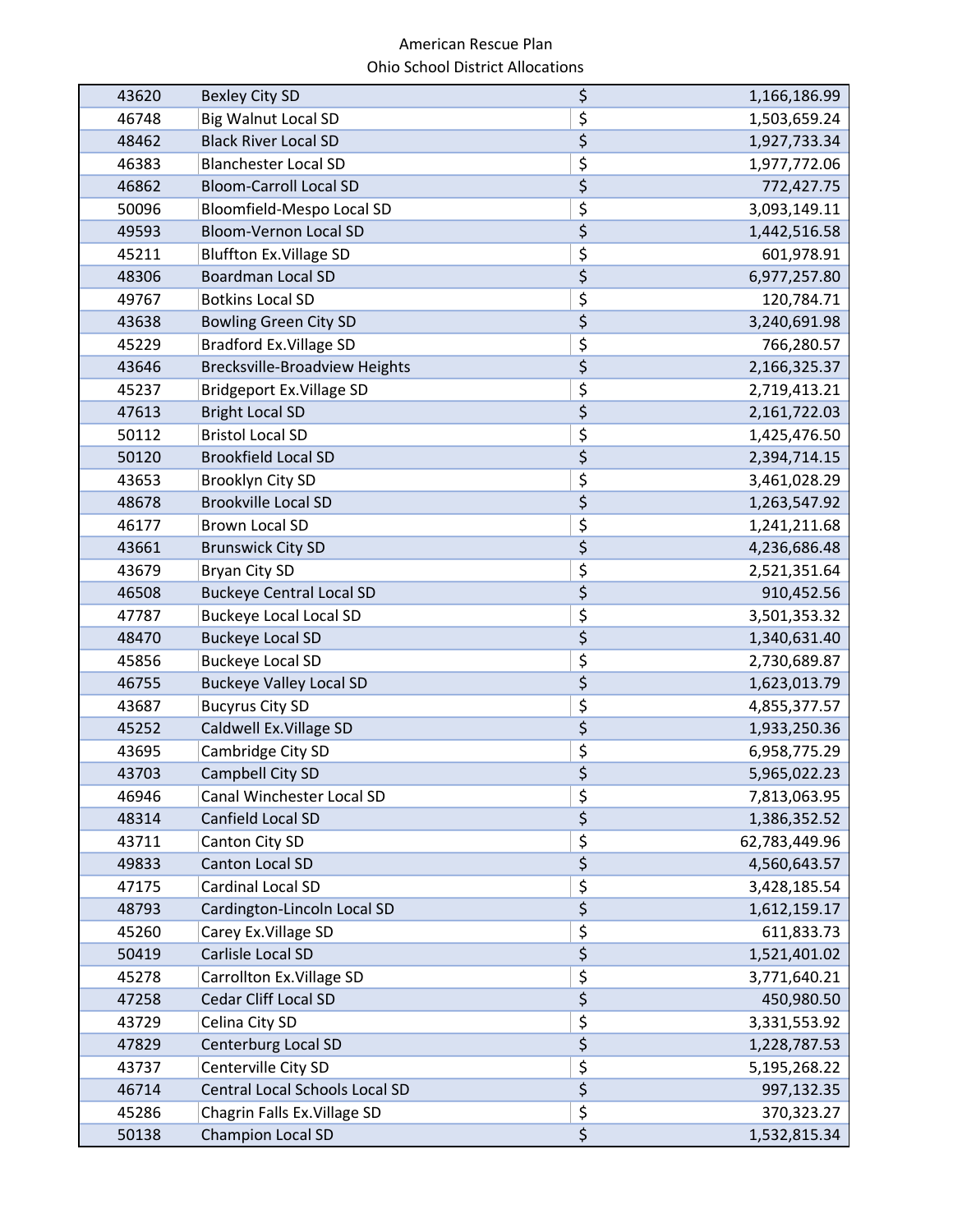| 47183 | Chardon Local SD                      | \$                     | 1,767,434.65   |
|-------|---------------------------------------|------------------------|----------------|
| 45294 | Chesapeake Union Ex. Village SD       | \$                     | 2,581,370.27   |
| 43745 | Chillicothe City SD                   | \$                     | 10,267,307.63  |
| 50534 | Chippewa Local SD                     | \$                     | 1,146,799.13   |
| 43752 | Cincinnati City SD                    | \$                     | 208,921,146.21 |
| 43760 | Circleville City SD                   | $\overline{\xi}$       | 5,201,356.05   |
| 46284 | Clark-Shawnee Local SD                | \$                     | 2,512,238.41   |
| 49601 | Clay Local SD                         | $\overline{\xi}$       | 1,432,958.23   |
| 43778 | Claymont City SD                      | \$                     | 4,527,938.56   |
| 49411 | <b>Clear Fork Valley Local SD</b>     | \$                     | 1,857,738.35   |
| 48132 | <b>Clearview Local SD</b>             | \$                     | 3,512,918.51   |
| 46326 | <b>Clermont Northeastern Local SD</b> | \$                     | 2,184,009.96   |
| 43794 | Cleve. Hts.-Univ. Hts. City SD        | \$                     | 17,131,501.06  |
| 43786 | <b>Cleveland City SD</b>              | \$                     | 295,368,163.73 |
| 46391 | Clinton-Massie Local SD               | \$                     | 1,356,666.12   |
| 48488 | Cloverleaf Local SD                   | \$                     | 2,254,459.55   |
| 45302 | Clyde-Green Springs Ex. Village       | \$                     | 2,280,812.65   |
| 45310 | Coldwater Ex. Village SD              | $\overline{\xi}$       | 704,210.42     |
| 64964 | <b>College Corner Local SD</b>        | \$                     | 296,978.07     |
| 46516 | <b>Colonel Crawford Local SD</b>      | \$                     | 708,796.01     |
| 48140 | Columbia Local SD                     | \$                     | 966,567.46     |
| 45328 | Columbiana Ex. Village SD             | \$                     | 1,186,865.18   |
| 43802 | Columbus City SD                      | \$                     | 293,685,499.01 |
| 49312 | <b>Columbus Grove Local SD</b>        | \$                     | 683,407.21     |
| 43810 | <b>Conneaut Area City SD</b>          | \$                     | 5,873,254.10   |
| 47548 | Conotton Valley Union Local SD        | \$                     | 902,455.73     |
| 49320 | <b>Continental Local SD</b>           | \$                     | 383,065.51     |
| 49981 | Copley-Fairlawn City SD               | \$                     | 1,948,664.50   |
| 47431 | Cory-Rawson Local SD                  | \$                     | 507,011.21     |
| 43828 | Coshocton City SD                     | $\overline{\xi}$       | 5,946,233.20   |
| 49999 | Coventry Local SD                     | \$                     | 2,264,604.61   |
| 45336 | Covington EVSD Ex. Village SD         | \$                     | 1,190,435.39   |
| 45344 | Crestline Ex. Village SD              | \$                     | 2,721,053.67   |
| 50351 | <b>Crestview Local SD</b>             | \$                     | 603,199.25     |
| 46433 | <b>Crestview Local SD</b>             | \$                     | 1,869,406.87   |
| 49429 | <b>Crestview Local SD</b>             | $\overline{\xi}$       | 2,243,017.37   |
| 49189 | Crestwood Local SD                    | \$                     | 1,568,947.03   |
| 45351 | Crooksville Ex. Village SD            | \$                     | 2,140,805.46   |
| 43836 | Cuyahoga Falls City SD                | \$                     | 5,042,517.46   |
| 46557 | Cuyahoga Heights Local SD             | $\overline{\varsigma}$ | 654,441.02     |
| 50542 | Dalton Local SD                       | \$                     | 2,512,316.97   |
| 48934 | Danbury Local SD                      | $\overline{\xi}$       | 852,124.08     |
| 47837 | Danville Local SD                     | \$                     | 1,599,012.02   |
| 47928 | Dawson-Bryant Local SD                | $\overline{\xi}$       | 2,240,738.50   |
| 43844 | Dayton City SD                        | \$                     | 90,727,618.67  |
| 43851 | Deer Park Community City SD           | \$                     | 2,298,754.91   |
| 43869 | Defiance City SD                      | \$                     | 3,738,674.53   |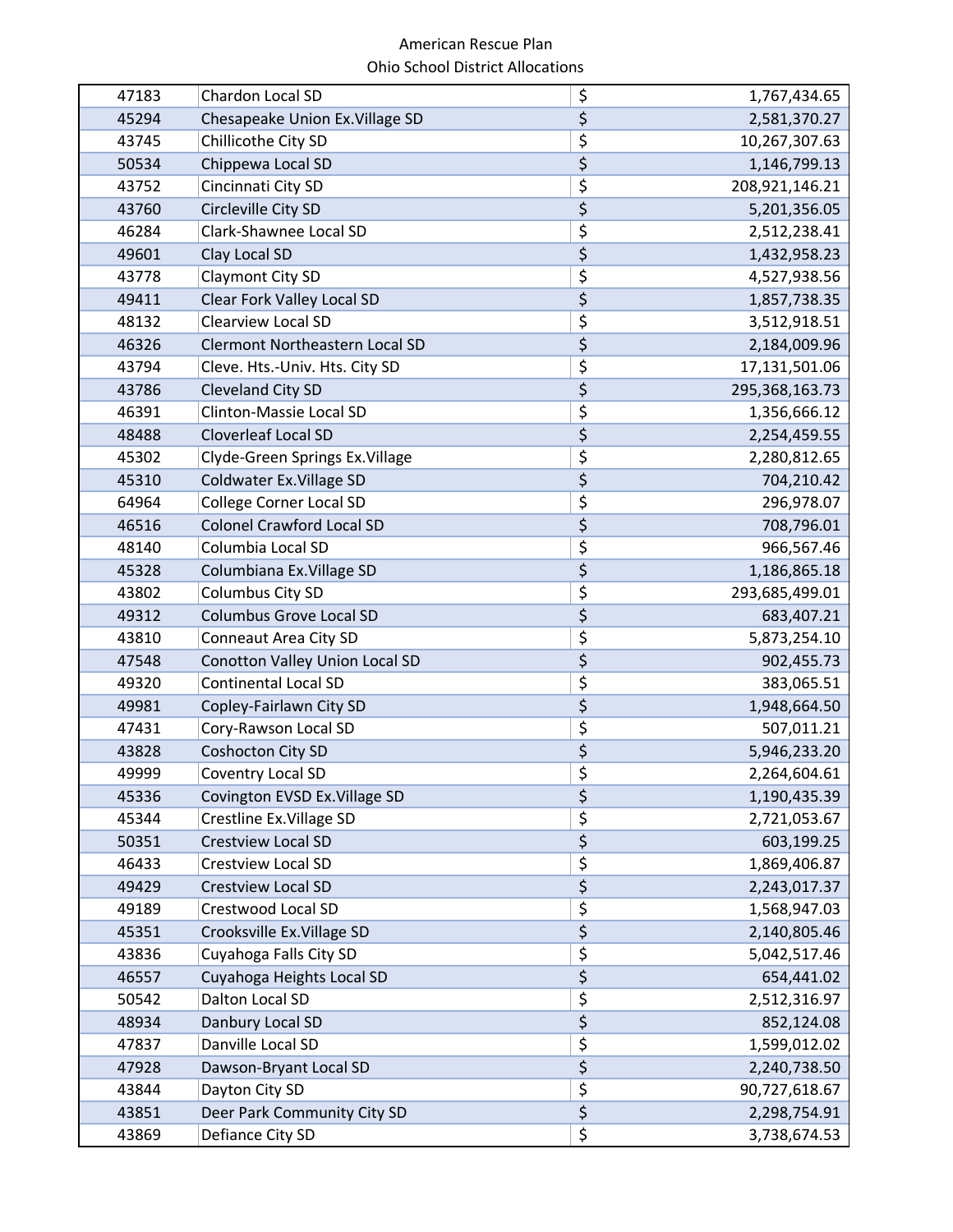| 43877 | Delaware City SD                      | \$                             | 4,891,109.52  |
|-------|---------------------------------------|--------------------------------|---------------|
| 43885 | Delphos City SD                       | \$                             | 1,424,852.98  |
| 43893 | Dover City SD                         | \$                             | 2,435,545.56  |
| 47027 | Dublin City SD                        | \$                             | 10,690,172.89 |
| 43901 | <b>East Cleveland City SD</b>         | \$                             | 18,982,398.72 |
| 46409 | <b>East Clinton Local SD</b>          | \$                             | 2,837,761.17  |
| 69682 | <b>East Guernsey Local SD</b>         | $\overline{\xi}$               | 2,301,876.00  |
| 47688 | <b>East Holmes Local SD</b>           | $\overline{\xi}$               | 5,330,336.62  |
| 47845 | East Knox Local SD                    | $\overline{\xi}$               | 3,279,228.24  |
| 43919 | East Liverpool City SD                | \$                             | 9,328,108.12  |
| 48835 | East Muskingum Local SD               | \$                             | 2,467,673.73  |
| 43927 | East Palestine City SD                | \$                             | 2,850,086.09  |
| 48512 | Eastern Local SD                      | \$                             | 1,990,346.15  |
| 46037 | Eastern Local SD                      | \$                             | 2,449,086.27  |
| 49122 | Eastern Local SD                      | \$                             | 2,756,635.68  |
| 50674 | Eastwood Local SD                     | \$                             | 1,330,529.02  |
| 43935 | <b>Eaton Community Schools City S</b> | \$                             | 2,725,459.15  |
| 50617 | <b>Edgerton Local SD</b>              | \$                             | 1,023,884.95  |
| 46094 | <b>Edgewood City SD</b>               | $\overline{\xi}$               | 3,258,184.65  |
| 47795 | <b>Edison Local SD</b>                | \$                             | 3,996,679.34  |
| 50625 | <b>Edon-Northwest Local SD</b>        | $\overline{\xi}$               | 684,154.90    |
| 48413 | Elgin Local SD                        | \$                             | 1,695,078.29  |
| 45773 | Elida Local SD                        | \$                             | 4,397,353.35  |
| 50682 | Elmwood Local SD                      | \$                             | 781,594.31    |
| 43943 | Elyria City SD                        | \$                             | 24,087,182.96 |
| 43950 | <b>Euclid City SD</b>                 | \$                             | 22,644,653.65 |
| 47050 | Evergreen Local SD                    | $\overline{\xi}$               | 859,454.95    |
| 50328 | <b>Fairbanks Local SD</b>             | \$                             | 494,051.65    |
| 43968 | <b>Fairborn Schools City SD</b>       | \$                             | 9,784,480.24  |
| 46102 | Fairfield City SD                     | \$                             | 10,753,279.73 |
| 47621 | <b>Fairfield Local SD</b>             | \$                             | 1,272,678.83  |
| 46870 | <b>Fairfield Union Local SD</b>       | \$                             | 2,244,159.00  |
| 47936 | <b>Fairland Local SD</b>              | $\overline{\xi}$               | 2,670,685.75  |
| 49775 | Fairlawn Local SD                     | \$                             | 545,728.50    |
| 49841 | <b>Fairless Local SD</b>              | $\overline{\xi}$               | 3,132,432.05  |
| 45369 | Fairport Harbor Ex. Village SD        | \$                             | 806,505.21    |
| 43976 | <b>Fairview Park City SD</b>          | $\boldsymbol{\dot{\varsigma}}$ | 1,944,577.18  |
| 46045 | Fayetteville-Perry Local SD           | \$                             | 923,980.93    |
| 45914 | <b>Federal Hocking Local SD</b>       | $\overline{\xi}$               | 3,440,614.01  |
| 46334 | Felicity-Franklin Local SD            | $\overline{\xi}$               | 1,474,918.47  |
| 49197 | <b>Field Local SD</b>                 | $\overline{\xi}$               | 1,948,616.19  |
| 43984 | <b>Findlay City SD</b>                | \$                             | 8,866,584.84  |
| 47332 | Finneytown Local SD                   | \$                             | 2,736,066.68  |
| 48157 | <b>Firelands Local SD</b>             | \$                             | 1,531,087.07  |
| 47340 | Forest Hills Local SD                 | \$                             | 5,369,337.51  |
| 50484 | Fort Frye Local SD                    | \$                             | 1,392,881.46  |
| 49783 | Fort Loramie Local SD                 | \$                             | 252,914.84    |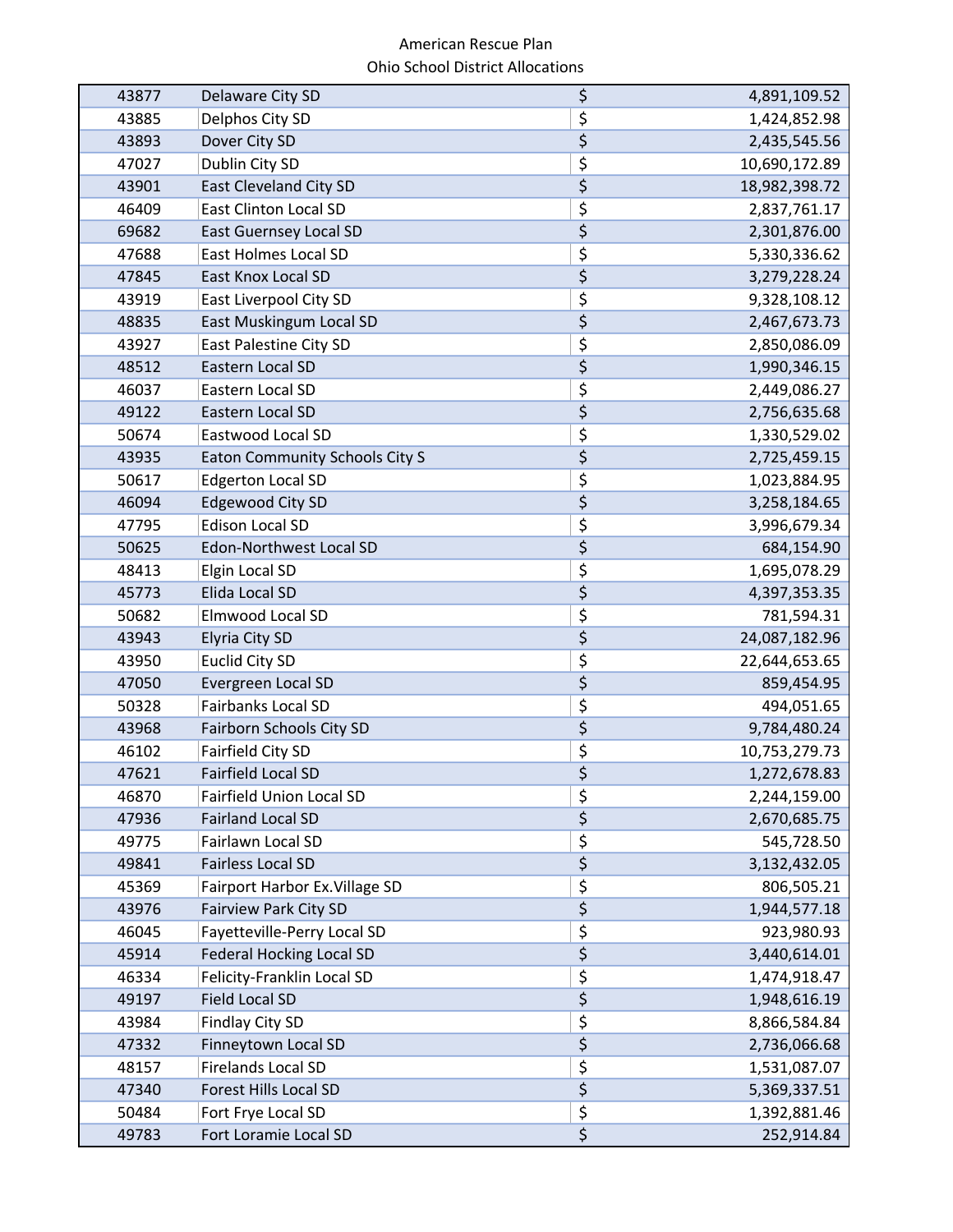| 48595 | Fort Recovery Local SD            | \$                                  | 515,429.30    |
|-------|-----------------------------------|-------------------------------------|---------------|
| 43992 | Fostoria City SD                  | $\overline{\xi}$                    | 6,515,941.56  |
| 44008 | Franklin City SD                  | \$                                  | 4,545,045.77  |
| 48843 | Franklin Local SD                 | \$                                  | 4,354,010.87  |
| 46649 | Franklin Monroe Local SD          | \$                                  | 454,382.10    |
| 47852 | Fredericktown Local SD            | \$                                  | 2,244,457.95  |
| 44016 | <b>Fremont City SD</b>            | \$                                  | 6,671,384.80  |
| 50492 | <b>Frontier Local SD</b>          | \$                                  | 1,140,409.49  |
| 46961 | Gahanna-Jefferson City SD         | \$                                  | 9,403,713.20  |
| 44024 | <b>Galion City SD</b>             | \$                                  | 4,672,199.83  |
| 65680 | Gallia County Local SD            | \$                                  | 7,925,022.57  |
| 44032 | <b>Gallipolis City SD</b>         | $\overline{\xi}$                    | 7,789,595.57  |
| 50278 | Garaway Local SD                  | \$                                  | 2,711,057.70  |
| 44040 | Garfield Heights City SD          | \$                                  | 16,169,030.33 |
| 44057 | Geneva Schools City SD            | \$                                  | 4,955,718.30  |
| 48942 | Genoa Area Local SD               | $\overline{\xi}$                    | 772,002.79    |
| 45377 | Georgetown Ex. Village SD         | \$                                  | 2,779,528.53  |
| 45385 | Gibsonburg Ex. Village SD         | \$                                  | 980,340.76    |
| 44065 | <b>Girard City SD</b>             | \$                                  | 3,836,606.28  |
| 47068 | Gorham Fayette Local SD           | \$                                  | 524,961.26    |
| 46342 | Goshen Local SD                   | \$                                  | 3,121,373.55  |
| 46193 | Graham Local SD                   | \$                                  | 1,905,317.54  |
| 45864 | <b>Grand Valley Local SD</b>      | \$                                  | 3,133,758.51  |
| 44073 | <b>Grandview Heights City SD</b>  | \$                                  | 518,954.60    |
| 45393 | Granville Ex. Village SD          | \$                                  | 791,921.56    |
| 50559 | <b>Green Local SD</b>             | \$                                  | 1,151,296.99  |
| 49619 | Green Local SD                    | \$                                  | 2,229,383.52  |
| 50013 | <b>Green Local SD</b>             | \$                                  | 4,025,742.99  |
| 47266 | <b>Greeneview Local SD</b>        | \$                                  | 1,481,921.60  |
| 45401 | Greenfield Ex. Village SD         | \$                                  | 5,859,297.83  |
| 46235 | <b>Greenon Local SD</b>           | \$                                  | 1,743,652.81  |
| 44099 | Greenville City SD                | \$                                  | 4,623,617.29  |
| 46979 | <b>Groveport Madison Local SD</b> | $\overline{\xi}$                    | 18,998,139.89 |
| 44107 | Hamilton City SD                  | $\overline{\varsigma}$              | 29,513,250.87 |
| 46953 | Hamilton Local Local SD           | $\overline{\boldsymbol{\zeta}}$     | 6,347,635.15  |
| 47498 | Hardin Northern Local SD          | $\overline{\boldsymbol{\varsigma}}$ | 568,655.31    |
| 49791 | Hardin-Houston Local SD           | \$                                  | 672,910.80    |
| 45245 | Harrison Hills City SD            | $\overline{\xi}$                    | 3,714,535.86  |
| 44115 | Heath City SD                     | \$                                  | 1,871,049.71  |
| 45419 | Hicksville Ex. Village SD         | $\overline{\xi}$                    | 1,104,582.55  |
| 48496 | <b>Highland Local SD</b>          | $\overline{\boldsymbol{\varsigma}}$ | 1,129,576.01  |
| 48801 | <b>Highland Local SD</b>          | $\overline{\xi}$                    | 2,148,069.65  |
| 47019 | <b>Hilliard City SD</b>           | \$                                  | 14,366,972.34 |
| 44123 | Hillsboro City SD                 | $\boldsymbol{\zeta}$                | 6,960,264.87  |
| 45823 | Hillsdale Local SD                | \$                                  | 1,067,724.17  |
| 47571 | Holgate Local SD                  | $\overline{\xi}$                    | 415,742.04    |
| 49700 | Hopewell-Loudon Local SD          | \$                                  | 396,575.82    |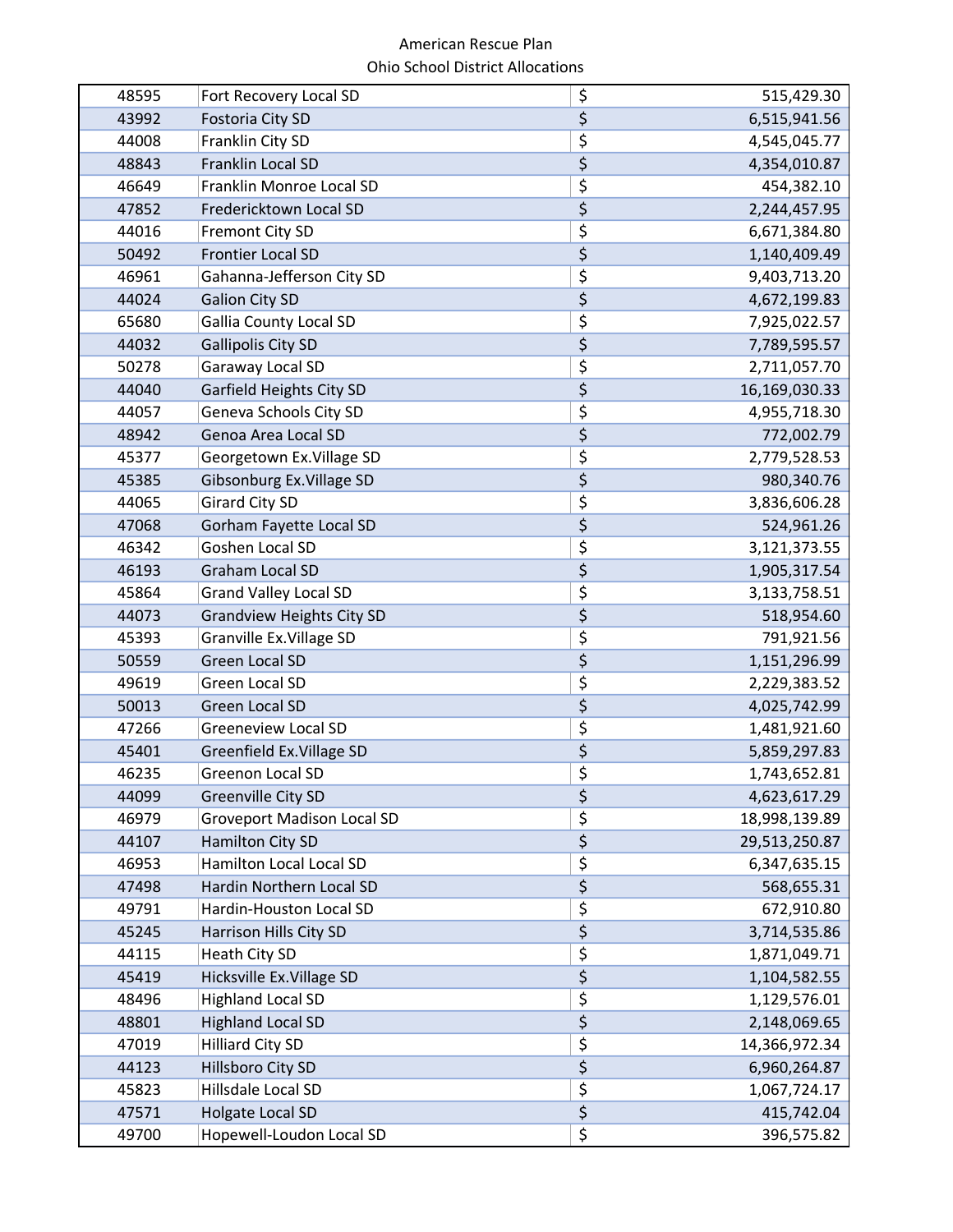| 50161 | <b>Howland Local SD</b>         | \$<br>3,465,752.56  |
|-------|---------------------------------|---------------------|
| 45427 | Hubbard Ex. Village SD          | \$<br>2,571,334.48  |
| 48751 | Huber Heights City SD           | \$<br>11,716,708.12 |
| 50021 | Hudson City SD                  | \$<br>1,290,621.55  |
| 49502 | <b>Huntington Local SD</b>      | \$<br>3,043,960.10  |
| 44131 | Huron City SD                   | \$<br>1,607,367.22  |
| 46565 | Independence Local SD           | \$<br>612,904.29    |
| 47803 | <b>Indian Creek Local SD</b>    | \$<br>4,657,037.19  |
| 45435 | Indian Hill Ex. Village SD      | \$<br>1,050,549.12  |
| 48082 | Indian Lake Local SD            | \$<br>3,023,991.01  |
| 50286 | Indian Valley Local SD          | \$<br>2,956,531.16  |
| 44149 | Ironton City SD                 | \$<br>4,634,077.43  |
| 49809 | Jackson Center Local SD         | \$<br>423,520.18    |
| 44156 | Jackson City SD                 | \$<br>6,631,922.44  |
| 49858 | Jackson Local SD                | \$<br>3,793,103.52  |
| 48322 | Jackson-Milton Local SD         | \$<br>1,362,216.48  |
| 49205 | James A Garfield Local SD       | \$<br>1,568,577.85  |
| 45872 | Jefferson Area Local SD         | \$<br>3,838,633.65  |
| 48256 | Jefferson Local SD              | \$<br>1,148,991.96  |
| 48686 | Jefferson Township Local SD     | \$<br>2,389,458.96  |
| 49338 | Jennings Local SD               | \$<br>185,671.22    |
| 47985 | Johnstown-Monroe Local SD       | \$<br>971,851.51    |
| 48264 | Jonathan Alder Local SD         | \$<br>1,675,103.49  |
| 50179 | Joseph Badger Local SD          | \$<br>1,414,663.47  |
| 49346 | Kalida Local SD                 | \$<br>87,766.86     |
| 47191 | Kenston Local SD                | \$<br>952,763.84    |
| 44164 | Kent City SD                    | \$<br>5,540,107.61  |
| 44172 | Kenton City SD                  | \$<br>4,479,507.50  |
| 44180 | <b>Kettering City SD</b>        | \$<br>11,172,958.38 |
| 48165 | Keystone Local SD               | \$<br>1,528,702.72  |
| 50435 | <b>Kings Local SD</b>           | \$<br>1,981,686.59  |
| 47878 | Kirtland Local SD               | \$<br>584,600.14    |
| 50245 | LaBrae Local SD                 | \$<br>2,738,361.90  |
| 50690 | Lake Local SD                   | \$<br>1,476,115.97  |
| 49866 | Lake Local SD                   | \$<br>2,471,444.66  |
| 50187 | Lakeview Local SD               | \$<br>2,381,533.51  |
| 44198 | Lakewood City SD                | \$<br>10,732,442.57 |
| 47993 | Lakewood Local Local SD         | \$<br>2,221,449.65  |
| 49569 | Lakota Local SD                 | \$<br>1,290,635.05  |
| 46110 | Lakota Local SD                 | \$<br>12,049,119.58 |
| 44206 | Lancaster City SD               | \$<br>11,523,729.65 |
| 44214 | Lebanon City SD                 | \$<br>3,906,283.18  |
| 45443 | Leetonia Schools Ex. Village SD | \$<br>1,636,624.80  |
| 49353 | Leipsic Local SD                | \$<br>818,458.63    |
| 49437 | Lexington Local SD              | \$<br>2,028,270.23  |
| 47589 | Liberty Center Local SD         | \$<br>1,186,171.44  |
| 50195 | Liberty Local SD                | \$<br>3,186,409.92  |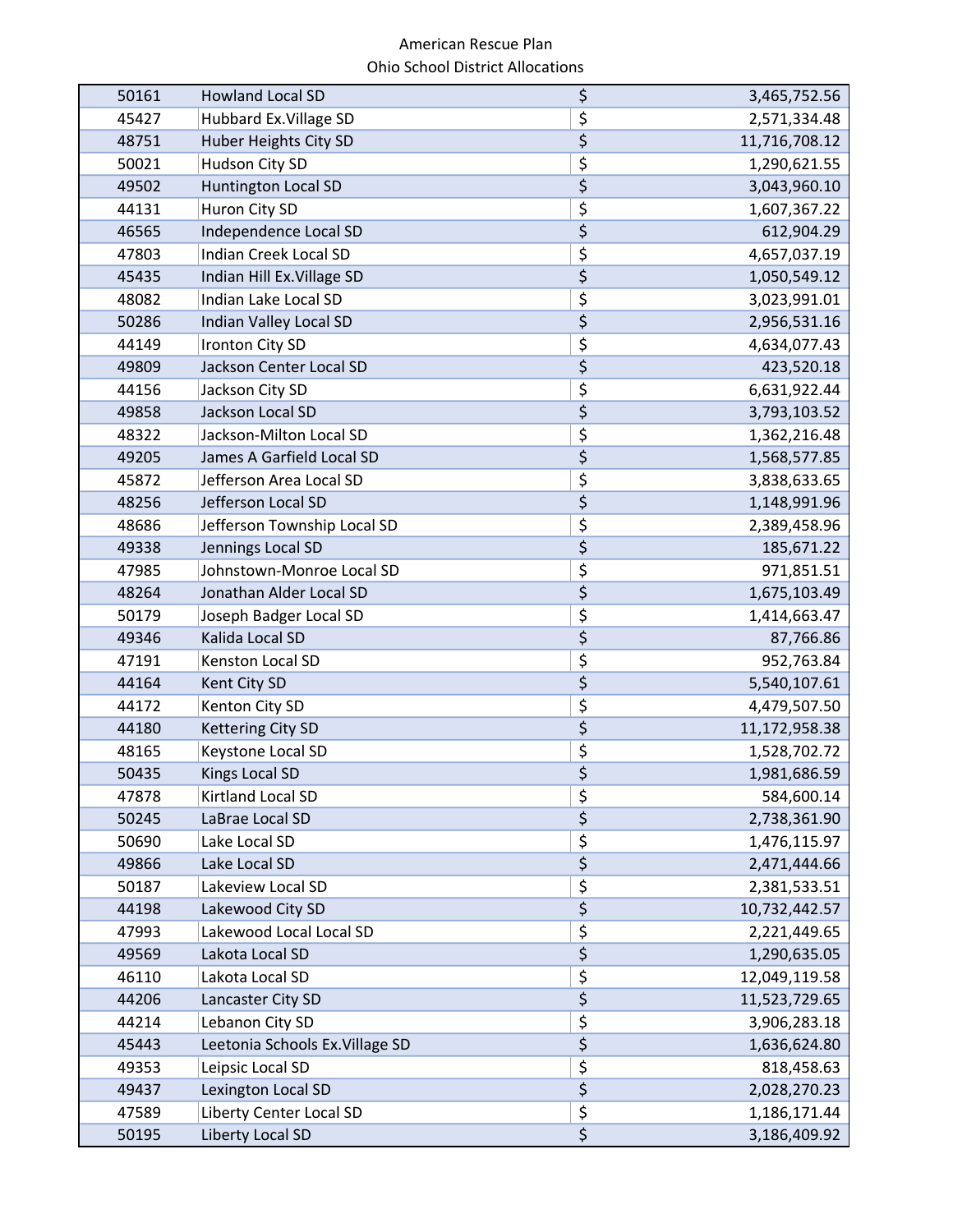| 46888 | Liberty Union-Thurston Local S | \$                                  | 1,614,233.46    |
|-------|--------------------------------|-------------------------------------|-----------------|
| 47449 | Liberty-Benton Local SD        | $\overline{\xi}$                    | 725,652.97      |
| 48009 | Licking Heights Local SD       | \$                                  | 4,206,660.46    |
| 48017 | <b>Licking Valley Local SD</b> | \$                                  | 2,068,280.72    |
| 44222 | Lima City SD                   | \$                                  | 21,647,743.40   |
| 50369 | <b>Lincolnview Local SD</b>    | \$                                  | 544,154.57      |
| 45450 | Lisbon Ex. Village SD          | \$                                  | 2,175,072.82    |
| 50443 | Little Miami Local SD          | \$                                  | 2,275,652.77    |
| 44230 | Lockland Local SD              | \$                                  | 3,370,647.65    |
| 49080 | Logan Elm Local SD             | \$                                  | 3,013,507.42    |
| 44248 | Logan-Hocking Local SD         | \$                                  | 7,304,204.79    |
| 44255 | London City SD                 | $\overline{\xi}$                    | 2,730,380.43    |
| 44263 | Lorain City SD                 | \$                                  | 37,669,648.73   |
| 50203 | Lordstown Local SD             | \$                                  | 798,811.64      |
| 45468 | Loudonville-Perrysville Ex.Vil | \$                                  | 1,862,673.21    |
| 49874 | Louisville City SD             | $\overline{\xi}$                    | 3,171,491.83    |
| 44271 | Loveland City SD               | \$                                  | 3,051,117.19    |
| 48330 | Lowellville Local SD           | \$                                  | 385,805.77      |
| 49445 | Lucas Local Local SD           | \$                                  | 642,335.50      |
| 47639 | Lynchburg-Clay Local SD        | \$                                  | 1,744,213.82    |
| 48702 | Mad River Local SD             | \$                                  | 7,205,037.26    |
| 44289 | Madeira City SD                | \$                                  | 538,128.85      |
| 46128 | Madison Local SD               | \$                                  | 1,547,737.22    |
| 47886 | <b>Madison Local SD</b>        | \$                                  | 3, 157, 253. 74 |
| 49452 | Madison Local SD               | \$                                  | 6,021,573.51    |
| 48272 | <b>Madison-Plains Local SD</b> | \$                                  | 1,484,339.06    |
| 50005 | Manchester Local SD            | \$                                  | 1,033,341.51    |
| 44297 | Mansfield City SD              | \$                                  | 16,209,328.82   |
| 44305 | Maple Heights City SD          | \$                                  | 17,297,345.95   |
| 45831 | <b>Mapleton Local SD</b>       | \$                                  | 1,878,888.89    |
| 50211 | Maplewood Local SD             | \$                                  | 1,095,097.59    |
| 46805 | Margaretta Local SD            | \$                                  | 1,063,301.86    |
| 44313 | Mariemont City SD              | $\overline{\xi}$                    | 1,465,374.94    |
| 44321 | Marietta City SD               | $\overline{\varsigma}$              | 8,413,936.88    |
| 44339 | Marion City SD                 | $\overline{\boldsymbol{\zeta}}$     | 17,480,023.79   |
| 48553 | Marion Local SD                | $\overline{\boldsymbol{\varsigma}}$ | 541,517.87      |
| 49882 | <b>Marlington Local SD</b>     | \$                                  | 4,008,473.95    |
| 44347 | Martins Ferry City SD          | $\overline{\xi}$                    | 3,329,383.01    |
| 45476 | Marysville Ex. Village SD      | \$                                  | 2,322,698.73    |
| 50450 | Mason City SD                  | $\overline{\xi}$                    | 1,727,142.49    |
| 44354 | <b>Massillon City SD</b>       | $\overline{\boldsymbol{\varsigma}}$ | 12,730,772.66   |
| 50153 | Mathews Local SD               | $\overline{\xi}$                    | 1,285,810.16    |
| 44362 | Maumee City SD                 | \$                                  | 3,200,864.00    |
| 44370 | Mayfield City SD               | $\boldsymbol{\dot{\varsigma}}$      | 2,768,836.04    |
| 48850 | Maysville Local SD             | \$                                  | 3,354,626.97    |
| 47456 | McComb Local Local SD          | $\overline{\xi}$                    | 674,956.93      |
| 50229 | Mcdonald Local SD              | \$                                  | 917,113.30      |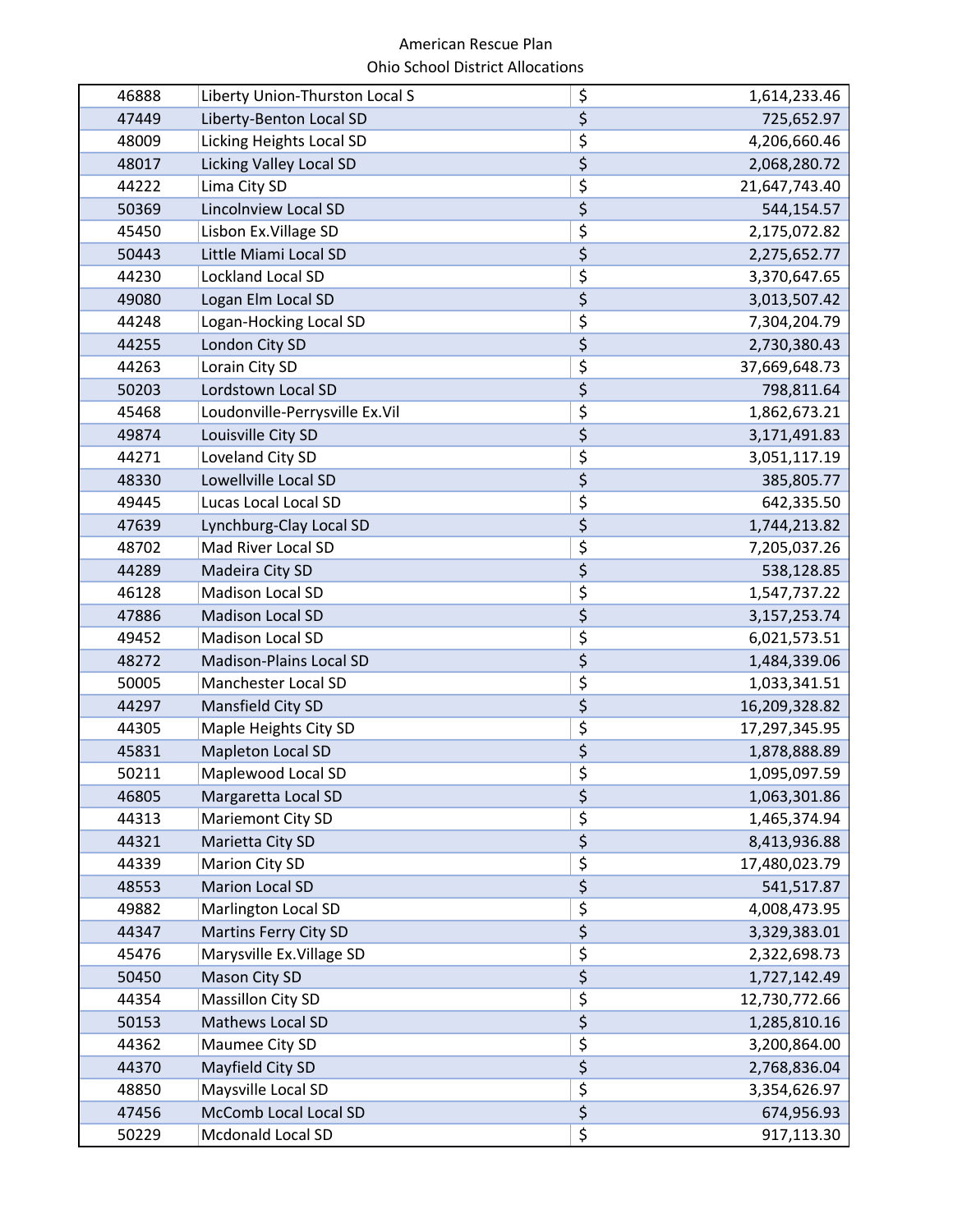| 45484  | Mechanicsburg Ex. Village SD    | \$                                  | 745,473.35    |
|--------|---------------------------------|-------------------------------------|---------------|
| 44388  | Medina City SD                  | \$                                  | 3,617,231.18  |
| 48520  | Meigs Local SD                  | \$                                  | 7,046,577.95  |
| 45492  | Mentor Ex. Village SD           | \$                                  | 4,996,322.75  |
| 48629  | Miami East Local SD             | \$                                  | 757,019.56    |
| 46920  | Miami Trace Local SD            | \$                                  | 4,736,721.79  |
| 44396  | Miamisburg City SD              | $\overline{\xi}$                    | 8,883,467.41  |
| 44404  | Middletown City SD              | \$                                  | 26,364,428.73 |
| 48173  | Midview Local SD                | \$                                  | 3,062,329.33  |
| 45500  | Milford Ex. Village SD          | \$                                  | 3,918,713.05  |
| 50633  | Millcreek-West Unity Local SD   | \$                                  | 583,143.35    |
| 49361  | Miller City-New Cleveland Loca  | \$                                  | 112,900.47    |
| 45518  | Milton-Union Ex. Village SD     | \$                                  | 1,468,448.72  |
| 49890  | Minerva Local SD                | \$                                  | 3,716,094.13  |
| 49627  | Minford Local SD                | \$                                  | 3,597,269.65  |
| 45948  | Minster Local SD                | \$                                  | 302,494.86    |
| 46672  | Mississinawa Valley Local SD    | \$                                  | 1,245,595.10  |
| 50039  | Mogadore Local SD               | \$                                  | 769,065.21    |
| 50740  | Mohawk Local SD                 | $\overline{\varsigma}$              | 655,111.00    |
| 139303 | Monroe Local SD                 | \$                                  | 1,812,101.49  |
| 47712  | Monroeville Local SD            | $\overline{\xi}$                    | 796,572.52    |
| 45526  | Montpelier Ex. Village SD       | \$                                  | 1,443,389.20  |
| 48777  | Morgan Local SD                 | \$                                  | 5,296,915.25  |
| 45534  | Mount Gilead Schools Ex. Villag | \$                                  | 1,691,175.87  |
| 44420  | Mount Vernon City SD            | \$                                  | 9,162,900.65  |
| 44412  | Mt Healthy City SD              | \$                                  | 16,224,399.55 |
| 46995  | <b>NAPL Local SD</b>            | \$                                  | 2,598,907.16  |
| 44438  | Napoleon Area City SD           | \$                                  | 3,594,529.86  |
| 49270  | <b>National Trail Local SD</b>  | \$                                  | 1,864,318.91  |
| 44446  | Nelsonville-York City SD        | \$                                  | 3,944,400.03  |
| 44461  | <b>New Boston Local SD</b>      | \$                                  | 2,037,382.54  |
| 45955  | New Bremen Local SD             | \$                                  | 322,992.17    |
| 45963  | New Knoxville Local SD          | $\overline{\xi}$                    | 159,154.83    |
| 48710  | New Lebanon Local SD            | \$                                  | 2,794,312.28  |
| 44479  | New Lexington City SD           | \$                                  | 5,033,049.95  |
| 47720  | New London Local SD             | \$                                  | 1,785,122.40  |
| 46136  | <b>New Miami Local SD</b>       | $\overline{\xi}$                    | 1,885,256.00  |
| 44487  | New Philadelphia City SD        | \$                                  | 5,078,466.57  |
| 45559  | New Richmond Ex. Village SD     | \$                                  | 2,843,574.98  |
| 49718  | New Riegel Local SD             | \$                                  | 219,399.10    |
| 44453  | Newark City SD                  | \$                                  | 20,205,230.52 |
| 45542  | Newcomerstown Ex. Village SD    | \$                                  | 2,773,108.80  |
| 45567  | Newton Falls Ex. Village SD     | \$                                  | 2,162,536.15  |
| 48637  | Newton Local SD                 | $\overline{\boldsymbol{\varsigma}}$ | 393,730.68    |
| 44495  | Niles City SD                   | $\overline{\xi}$                    | 7,840,477.12  |
| 48900  | Noble Local SD                  | \$                                  | 1,389,782.05  |
| 50047  | Nordonia Hills City SD          | \$                                  | 2,228,218.65  |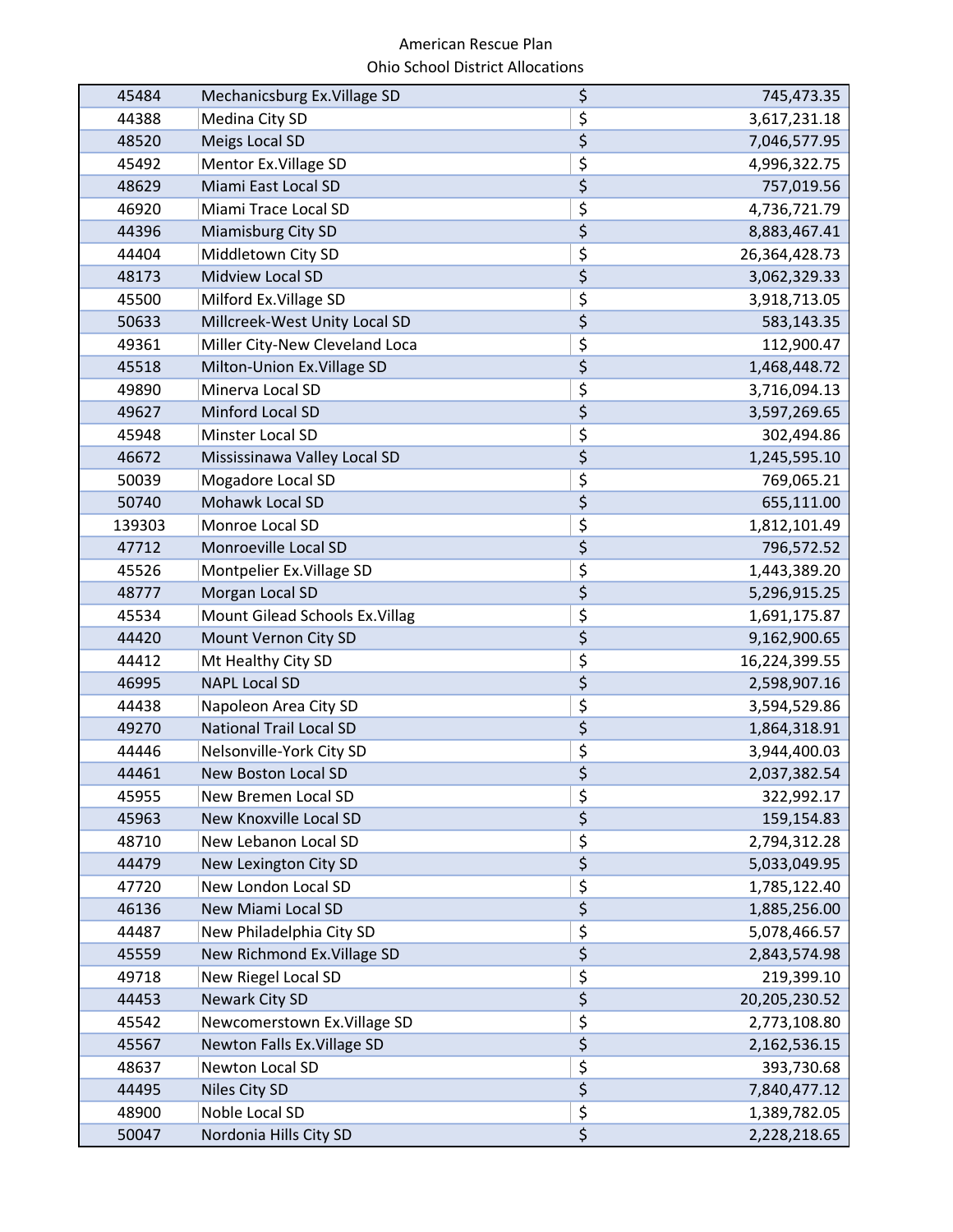| 50708 | North Baltimore Local SD        | \$                                  | 1,161,864.46  |
|-------|---------------------------------|-------------------------------------|---------------|
| 44503 | North Canton City SD            | $\overline{\xi}$                    | 3,086,833.70  |
| 50641 | North Central Local SD          | \$                                  | 790,128.24    |
| 50567 | North Central Local SD          | \$                                  | 1,427,813.01  |
| 44511 | North College Hill City SD      | \$                                  | 7,911,034.67  |
| 48025 | North Fork Local SD             | \$                                  | 2,253,816.58  |
| 44529 | North Olmsted City SD           | \$                                  | 7,281,061.67  |
| 44537 | North Ridgeville City SD        | \$                                  | 2,408,985.88  |
| 44545 | North Royalton City SD          | \$                                  | 2,753,486.96  |
| 50336 | North Union Local SD            | \$                                  | 1,053,151.17  |
| 46722 | Northeastern Local SD           | \$                                  | 1,019,813.69  |
| 46250 | Northeastern Local SD           | $\overline{\xi}$                    | 2,211,416.80  |
| 49056 | Northern Local SD               | \$                                  | 2,817,836.53  |
| 48728 | Northmont City SD               | \$                                  | 4,968,460.00  |
| 48819 | Northmor Local SD               | \$                                  | 2,354,124.51  |
| 48033 | Northridge Local SD             | $\overline{\xi}$                    | 1,102,110.60  |
| 48736 | Northridge Local SD             | \$                                  | 10,711,697.00 |
| 49908 | Northwest Local SD              | \$                                  | 1,949,559.89  |
| 49635 | Northwest Local SD              | \$                                  | 4,363,235.61  |
| 47365 | Northwest Local SD              | \$                                  | 24,265,527.63 |
| 46268 | Northwestern Local SD           | \$                                  | 1,847,975.82  |
| 50575 | Northwestern Local SD           | \$                                  | 1,859,242.99  |
| 50716 | Northwood Local SD              | \$                                  | 855,477.60    |
| 44552 | Norton City SD                  | \$                                  | 1,822,377.43  |
| 44560 | Norwalk City SD                 | \$                                  | 5,293,465.04  |
| 44578 | Norwood City Schools City SD    | \$                                  | 8,274,737.48  |
| 47761 | Oak Hill Union Local SD         | \$                                  | 3,018,804.04  |
| 47373 | Oak Hills Local SD              | \$                                  | 8,849,134.92  |
| 44586 | Oakwood City SD                 | \$                                  | 1,315,086.25  |
| 44594 | Oberlin City SD                 | \$                                  | 1,974,556.67  |
| 49726 | Old Fort Local SD               | \$                                  | 369,130.86    |
| 46573 | <b>Olmsted Falls City SD</b>    | \$                                  | 1,901,956.38  |
| 49478 | Ontario Local SD                | \$                                  | 1,268,964.24  |
| 46581 | Orange City SD                  | $\overline{\varsigma}$              | 1,574,275.60  |
| 44602 | Oregon City SD                  | \$                                  | 3,929,002.41  |
| 44610 | Orrville City SD                | $\overline{\boldsymbol{\varsigma}}$ | 2,544,489.36  |
| 49916 | Osnaburg Local SD               | \$                                  | 1,198,902.11  |
| 50724 | Otsego Local SD                 | $\overline{\xi}$                    | 1,309,063.24  |
| 48215 | Ottawa Hills Local SD           | \$                                  | 414,530.03    |
| 49379 | <b>Ottawa-Glandorf Local SD</b> | $\overline{\xi}$                    | 923,422.53    |
| 44628 | Painesville City Local SD       | \$                                  | 8,722,323.95  |
| 47894 | Painesville Township Local Loc  | $\overline{\xi}$                    | 3,693,207.75  |
| 49510 | Paint Valley Local SD           | \$                                  | 3,289,015.08  |
| 49395 | Pandora-Gilboa Local SD         | $\boldsymbol{\dot{\varsigma}}$      | 261,272.13    |
| 48579 | Parkway Local SD                | \$                                  | 1,152,733.94  |
| 44636 | Parma City SD                   | $\overline{\xi}$                    | 22,311,034.74 |
| 47597 | Patrick Henry Local SD          | \$                                  | 1,373,979.53  |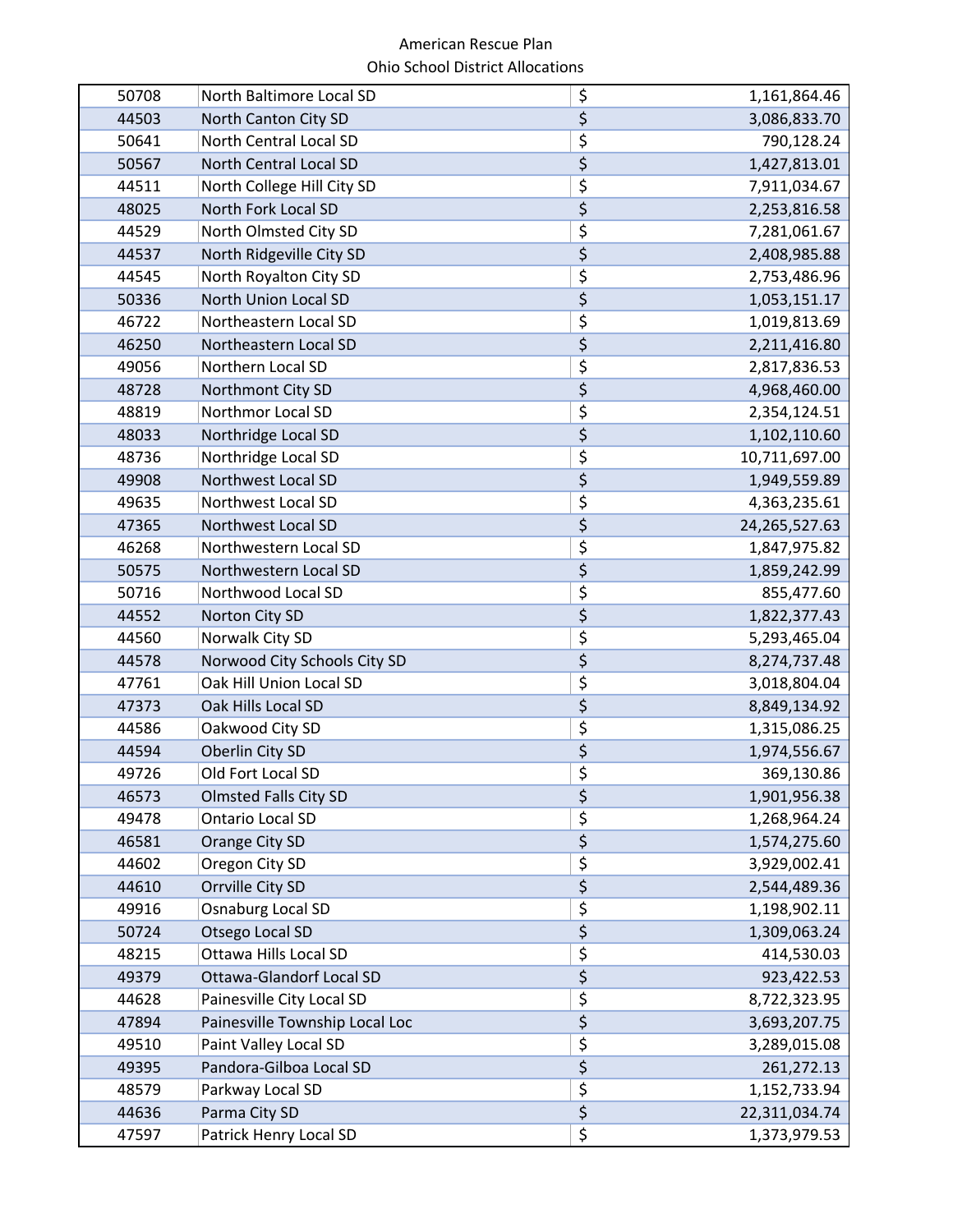| 45575 | Paulding Ex. Village SD           | \$                                  | 2,073,793.34  |
|-------|-----------------------------------|-------------------------------------|---------------|
| 46813 | Perkins Local SD                  | \$                                  | 1,305,130.96  |
| 47902 | Perry Local SD                    | \$                                  | 1,257,153.03  |
| 45781 | Perry Local SD                    | \$                                  | 1,384,255.23  |
| 49924 | Perry Local SD                    | \$                                  | 5,178,868.79  |
| 45583 | Perrysburg Ex. Village SD         | \$                                  | 857,227.79    |
| 47076 | Pettisville School Local SD       | $\overline{\xi}$                    | 160,436.06    |
| 46896 | Pickerington Local SD             | \$                                  | 6,229,953.85  |
| 47084 | Pike-Delta-York Local SD          | \$                                  | 1,181,305.26  |
| 44644 | Piqua City SD                     | \$                                  | 6,595,606.48  |
| 49932 | Plain Local SD                    | \$                                  | 10,824,924.20 |
| 48421 | Pleasant Local SD                 | \$                                  | 1,567,325.48  |
| 49460 | Plymouth-Shiloh Local SD          | \$                                  | 1,797,081.23  |
| 48348 | Poland Local SD                   | \$                                  | 1,116,349.77  |
| 44651 | Port Clinton City SD              | \$                                  | 2,820,590.52  |
| 44669 | Portsmouth City SD                | \$                                  | 12,396,734.73 |
| 49288 | Preble Shawnee Local SD           | \$                                  | 1,595,683.73  |
| 44677 | Princeton City SD                 | \$                                  | 13,966,631.47 |
| 45880 | <b>Pymatuning Valley Local SD</b> | $\overline{\varsigma}$              | 5,432,966.01  |
| 44685 | Ravenna City SD                   | \$                                  | 6,082,606.45  |
| 44693 | <b>Reading Community City SD</b>  | $\overline{\xi}$                    | 3,169,375.09  |
| 50054 | Revere Local SD                   | \$                                  | 875,653.43    |
| 47001 | Reynoldsburg City SD              | \$                                  | 13,732,153.61 |
| 46599 | Richmond Heights Local SD         | \$                                  | 2,124,529.74  |
| 48439 | Ridgedale Local SD                | \$                                  | 1,419,775.74  |
| 47506 | <b>Ridgemont Local SD</b>         | \$                                  | 811,829.61    |
| 46474 | Ridgewood Local SD                | \$                                  | 2,525,700.87  |
| 46078 | Ripley-Union-Lewis-Huntington     | \$                                  | 2,240,808.72  |
| 45591 | Rittman Ex. Village SD            | \$                                  | 2,074,531.07  |
| 48447 | <b>River Valley Local SD</b>      | \$                                  | 1,893,080.60  |
| 46482 | <b>River View Local SD</b>        | \$                                  | 4,653,119.57  |
| 47514 | Riverdale Local SD                | \$                                  | 1,143,181.47  |
| 48090 | Riverside Local SD                | $\overline{\xi}$                    | 962,921.86    |
| 47944 | Rock Hill Local SD                | $\overline{\boldsymbol{\varsigma}}$ | 6,764,386.48  |
| 44701 | Rocky River City SD               | \$                                  | 1,575,740.11  |
| 47308 | <b>Rolling Hills Local SD</b>     | \$                                  | 4,680,183.93  |
| 49213 | Rootstown Local SD                | $\overline{\xi}$                    | 854,582.83    |
| 46144 | Ross Local SD                     | \$                                  | 1,750,651.62  |
| 45609 | Rossford Ex. Village SD           | $\overline{\boldsymbol{\varsigma}}$ | 1,859,298.62  |
| 49817 | Russia Local SD                   | \$                                  | 111,391.12    |
| 44735 | Salem City SD                     | $\overline{\varsigma}$              | 5,447,290.98  |
| 44743 | Sandusky City SD                  | \$                                  | 11,874,572.38 |
| 49940 | Sandy Valley Local SD             | $\overline{\boldsymbol{\varsigma}}$ | 2,212,520.31  |
| 49130 | Scioto Valley Local SD            | $\overline{\boldsymbol{\varsigma}}$ | 4,880,012.90  |
| 48355 | Sebring Local SD                  | $\overline{\xi}$                    | 1,311,597.38  |
| 49684 | Seneca East Local SD              | $\overline{\boldsymbol{\zeta}}$     | 615,438.97    |
| 46003 | Shadyside Local SD                | \$                                  | 659,900.24    |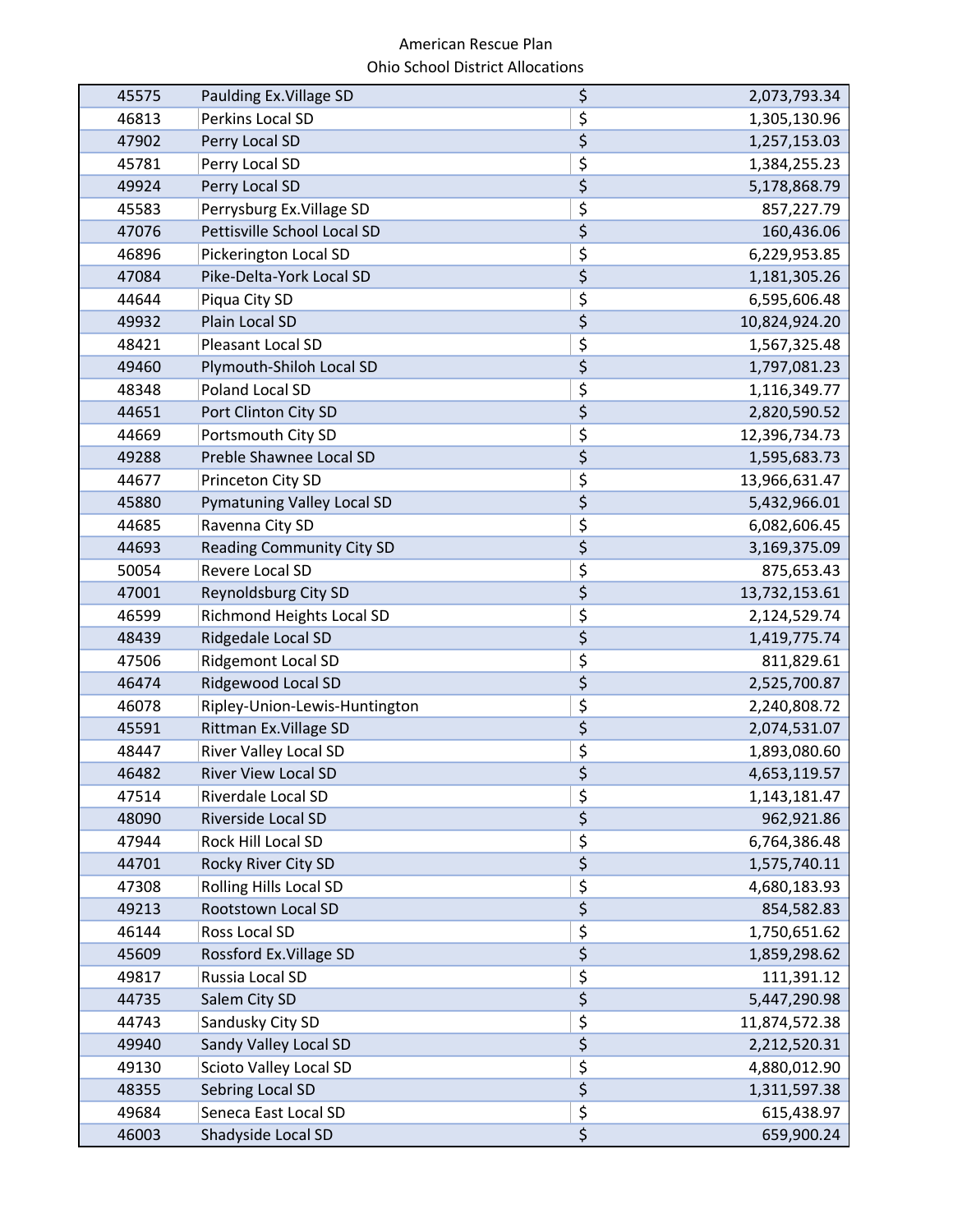| 44750 | Shaker Heights City SD            | \$                              | 6,539,440.42  |
|-------|-----------------------------------|---------------------------------|---------------|
| 45799 | Shawnee Local SD                  | \$                              | 1,861,969.89  |
| 44768 | Sheffield-Sheffield Lake City     | \$                              | 2,782,784.36  |
| 44776 | Shelby City SD                    | \$                              | 2,637,876.03  |
| 44784 | Sidney City SD                    | \$                              | 5,875,352.77  |
| 46607 | Solon City SD                     | \$                              | 2,728,898.63  |
| 47738 | South Central Local SD            | \$                              | 1,611,238.31  |
| 44792 | South Euclid-Lyndhurst City SD    | \$                              | 7,707,350.28  |
| 47951 | South Point Local SD              | \$                              | 5,760,732.53  |
| 48363 | South Range Local SD              | \$                              | 807,679.10    |
| 49221 | Southeast Local SD                | \$                              | 2,147,086.37  |
| 50583 | Southeast Local SD                | \$                              | 6,038,741.00  |
| 46276 | Southeastern Local SD             | \$                              | 933,645.38    |
| 49528 | Southeastern Local SD             | \$                              | 2,076,865.74  |
| 48538 | Southern Local SD                 | \$                              | 1,739,904.18  |
| 46441 | Southern Local SD                 | \$                              | 1,891,533.21  |
| 49064 | Southern Local SD                 | \$                              | 2,452,414.40  |
| 50237 | Southington Local SD              | \$                              | 657,684.19    |
| 48041 | Southwest Licking Local SD        | \$                              | 3,125,495.44  |
| 47381 | Southwest Local SD                | \$                              | 6,647,930.24  |
| 44800 | South-Western City SD             | \$                              | 61,530,396.28 |
| 45807 | Spencerville Local SD             | \$                              | 1,103,882.78  |
| 50427 | Springboro Community City SD      | \$                              | 939,455.02    |
| 44818 | Springfield City SD               | \$                              | 30,608,531.11 |
| 48371 | Springfield Local SD              | \$                              | 1,125,238.90  |
| 50062 | Springfield Local SD              | \$                              | 4,035,030.85  |
| 48223 | Springfield Local SD              | \$                              | 5,773,787.38  |
| 44719 | St Bernard-Elmwood Place City     | \$                              | 2,868,205.52  |
| 45997 | St Clairsville-Richland City S    | \$                              | 1,389,243.65  |
| 48587 | St Henry Consolidated Local SD    | \$                              | 186,387.19    |
| 44727 | St Marys City SD                  | \$                              | 2,135,719.58  |
| 44826 | Steubenville City SD              | \$                              | 9,943,541.85  |
| 44834 | Stow-Munroe Falls City SD         | \$                              | 3,122,127.34  |
| 50294 | Strasburg-Franklin Local SD       | \$                              | 836,931.35    |
| 49239 | Streetsboro City SD               | \$                              | 1,956,457.14  |
| 44842 | <b>Strongsville City SD</b>       | \$                              | 4,247,943.77  |
| 44859 | <b>Struthers City SD</b>          | \$                              | 4,679,782.12  |
| 50658 | <b>Stryker Local SD</b>           | $\overline{\boldsymbol{\zeta}}$ | 702,214.30    |
| 47274 | Sugarcreek Local SD               | \$                              | 1,238,200.79  |
| 47092 | <b>Swanton Local SD</b>           | \$                              | 1,463,224.71  |
| 48652 | Switzerland Of Ohio Local SD      | \$                              | 5,327,728.70  |
| 44867 | <b>Sycamore Community City SD</b> | \$                              | 3,017,711.41  |
| 44875 | Sylvania City SD                  | \$                              | 6,388,638.95  |
| 47969 | <b>Symmes Valley Local SD</b>     | \$                              | 1,576,876.72  |
| 46151 | Talawanda City SD                 | \$                              | 2,684,444.39  |
| 44883 | <b>Tallmadge City SD</b>          | \$                              | 2,616,300.28  |
| 49098 | <b>Teays Valley Local SD</b>      | \$                              | 2,913,453.30  |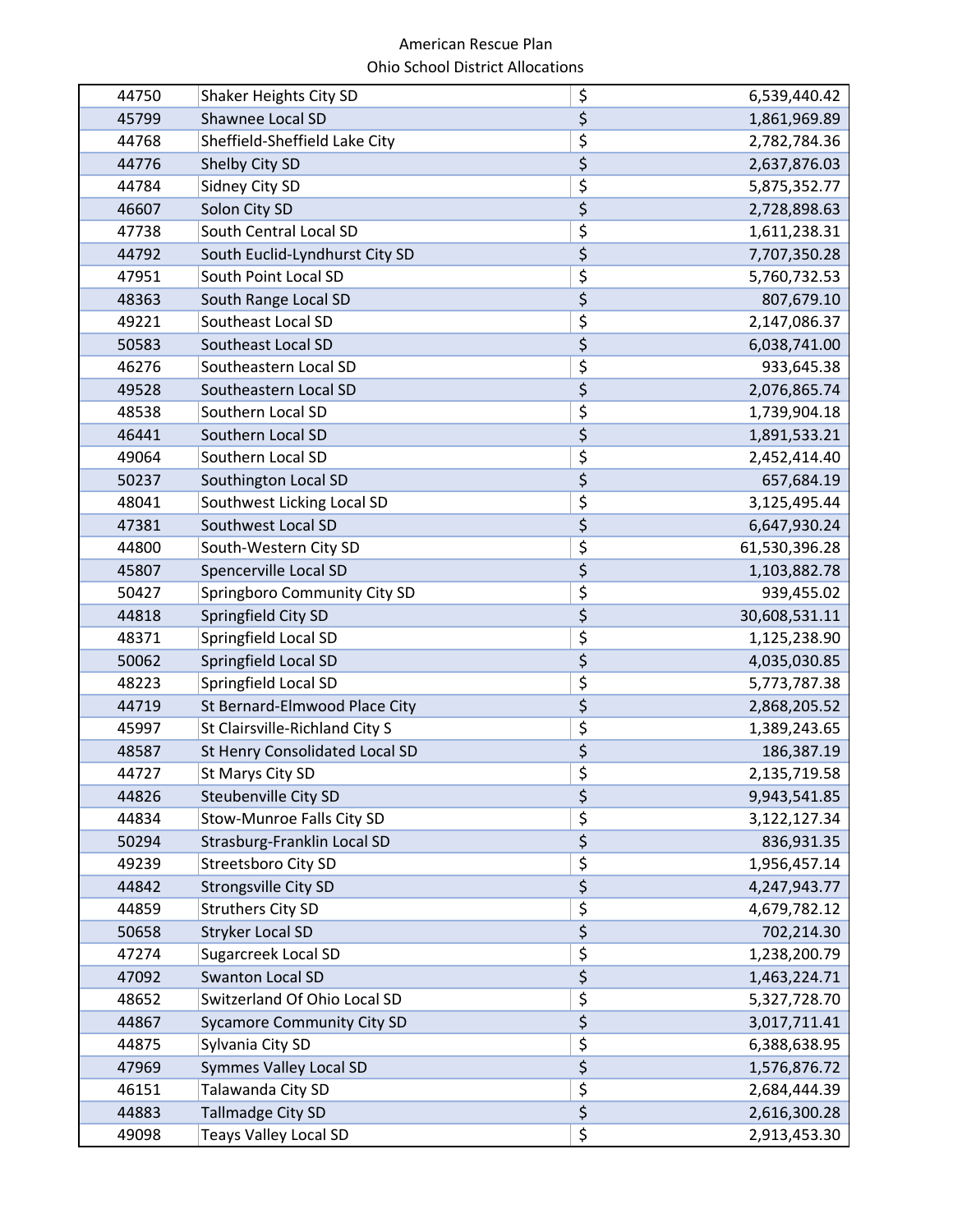| 46243 | <b>Tecumseh Local SD</b>            | \$                                  | 5,365,034.20   |
|-------|-------------------------------------|-------------------------------------|----------------|
| 47399 | <b>Three Rivers Local SD</b>        | \$                                  | 3,169,325.85   |
| 44891 | <b>Tiffin City SD</b>               | \$                                  | 3,717,722.16   |
| 45617 | Tipp City Ex. Village SD            | \$                                  | 1,284,611.27   |
| 44909 | <b>Toledo City SD</b>               | \$                                  | 124,744,599.51 |
| 44917 | <b>Toronto City SD</b>              | \$                                  | 2,050,422.04   |
| 46201 | <b>Triad Local SD</b>               | $\overline{\xi}$                    | 1,064,973.72   |
| 91397 | <b>Tri-County North Local SD</b>    | $\overline{\xi}$                    | 1,269,657.52   |
| 45922 | <b>Trimble Local SD</b>             | \$                                  | 3,256,700.24   |
| 48876 | Tri-Valley Local SD                 | \$                                  | 4,881,770.57   |
| 46680 | Tri-Village Local SD                | \$                                  | 945,221.45     |
| 50591 | <b>Triway Local SD</b>              | \$                                  | 3,573,527.86   |
| 48694 | <b>Trotwood-Madison City SD</b>     | \$                                  | 15,835,334.56  |
| 44925 | <b>Troy City SD</b>                 | \$                                  | 4,924,272.37   |
| 50302 | <b>Tuscarawas Valley Local SD</b>   | \$                                  | 1,347,141.97   |
| 49957 | <b>Tuslaw Local SD</b>              | \$                                  | 1,390,823.21   |
| 49296 | Twin Valley Community Local SD      | \$                                  | 1,255,898.73   |
| 50070 | <b>Twinsburg City SD</b>            | \$                                  | 2,627,015.46   |
| 46011 | <b>Union Local SD</b>               | $\overline{\xi}$                    | 1,369,191.14   |
| 49536 | Union-Scioto Local SD               | \$                                  | 4,106,286.71   |
| 46458 | <b>United Local SD</b>              | $\overline{\xi}$                    | 1,801,868.39   |
| 44933 | <b>Upper Arlington City SD</b>      | \$                                  | 2,363,982.19   |
| 45625 | Upper Sandusky Ex. Village SD       | \$                                  | 1,679,560.60   |
| 47522 | <b>Upper Scioto Valley Local SD</b> | \$                                  | 1,373,438.97   |
| 44941 | Urbana City SD                      | \$                                  | 3,989,162.57   |
| 49643 | Valley Local SD                     | \$                                  | 1,873,270.78   |
| 48744 | Valley View Local SD                | \$                                  | 2,063,683.24   |
| 47464 | Van Buren Local SD                  | $\overline{\boldsymbol{\zeta}}$     | 570,096.75     |
| 44966 | Van Wert City SD                    | \$                                  | 2,838,227.89   |
| 44958 | Vandalia-Butler City SD             | \$                                  | 3,737,132.62   |
| 47472 | Vanlue Local SD                     | \$                                  | 170,882.15     |
| 46821 | <b>Vermilion Local SD</b>           | \$                                  | 2,413,351.54   |
| 45633 | Versailles Ex. Village SD           | $\overline{\xi}$                    | 651,391.01     |
| 50393 | Vinton County Local SD              | \$                                  | 6,170,110.94   |
| 44974 | Wadsworth City SD                   | $\overline{\xi}$                    | 2,634,610.56   |
| 46904 | Walnut Township Local SD            | \$                                  | 749,796.03     |
| 44982 | Wapakoneta City SD                  | $\boldsymbol{\zeta}$                | 2,732,778.13   |
| 44990 | Warren City SD                      | \$                                  | 30,772,474.26  |
| 50500 | Warren Local SD                     | \$                                  | 2,836,811.92   |
| 45005 | Warrensville Heights City SD        | $\overline{\boldsymbol{\varsigma}}$ | 10,237,188.78  |
| 45013 | Washington Court House City SD      | $\overline{\xi}$                    | 5,459,566.36   |
| 48231 | <b>Washington Local SD</b>          | \$                                  | 14,144,341.04  |
| 49650 | Washington-Nile Local SD            | $\overline{\xi}$                    | 4,050,785.76   |
| 49247 | Waterloo Local SD                   | $\overline{\xi}$                    | 1,189,101.76   |
| 45641 | Wauseon Ex. Village SD              | $\overline{\xi}$                    | 1,629,744.13   |
| 49148 | <b>Waverly City SD</b>              | \$                                  | 4,716,511.86   |
| 50468 | Wayne Local SD                      | \$                                  | 720,810.56     |